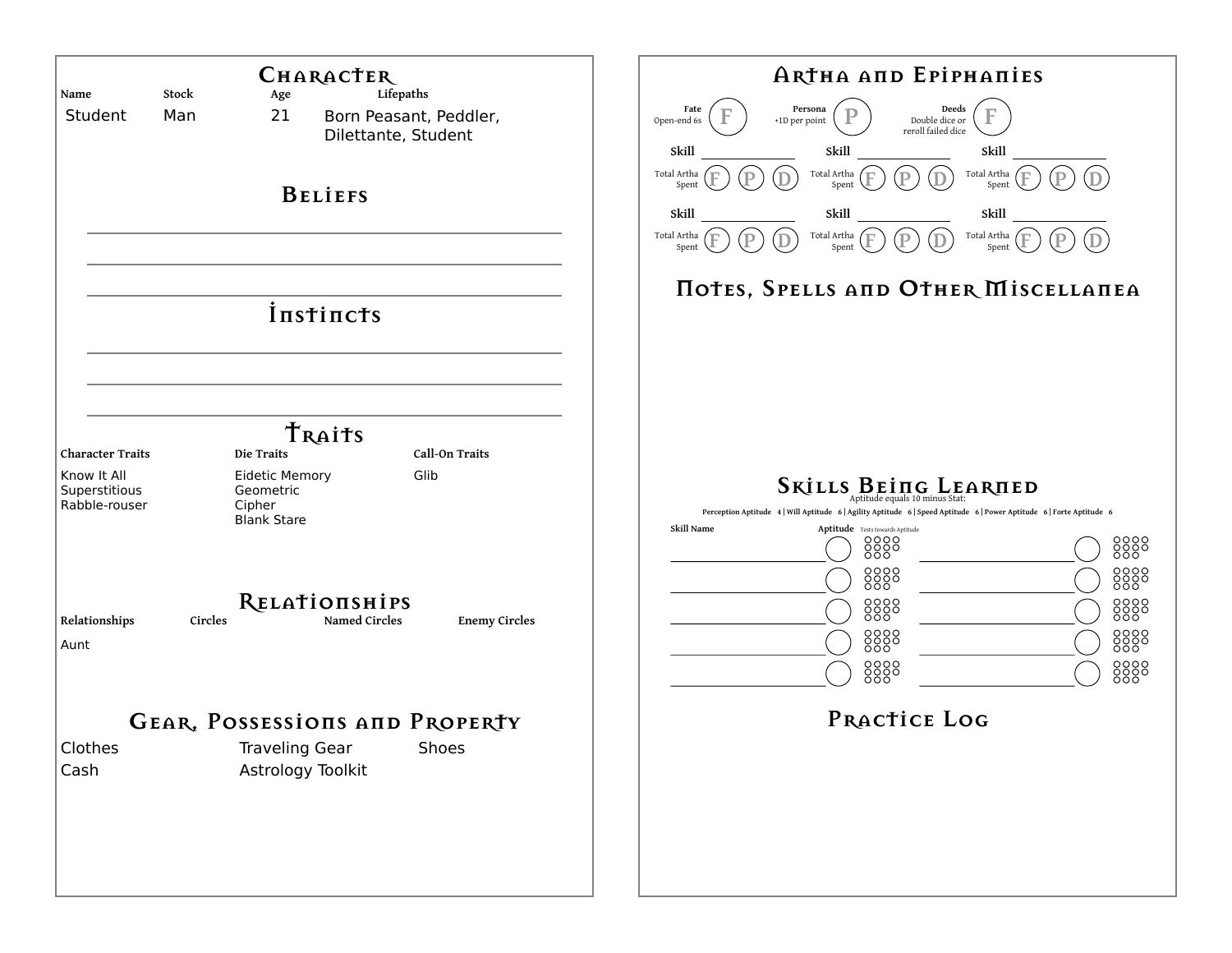

| <b>S</b> kills         |                                                                                                                                            |               |                                                                                         |
|------------------------|--------------------------------------------------------------------------------------------------------------------------------------------|---------------|-----------------------------------------------------------------------------------------|
| Mending                | ROOOO<br>DOOOO<br><u>2 čooo</u><br>B.                                                                                                      | Haggling      | <b>ROOOO</b><br>DOOOO<br><u>2</u> čŏŏō<br>IBI.                                          |
| Persuasion             | ROOOO<br><b>DOOOO</b><br>$\mathsf B$<br>3 č ŏŏŏ                                                                                            | Inconspicuous | ROOOO<br><b>DOOOO</b><br>B<br>3 čŏŏò                                                    |
| Falsehood              | ROOOO<br><b>DOOOO</b><br>$\overline{\mathsf{B}}$<br>3<br>0000                                                                              | Sorcery-wise  | ROOOO<br>DOOOO<br>B.<br>3 čŏŏō                                                          |
| <b>Obscure History</b> | ROOOO<br><b>DOOOO</b><br>B.<br><u>4</u> č ŏŏo                                                                                              | Write         | ROOOO<br>DOOOO<br><u> B 2 შ</u> ბბბ                                                     |
| Read                   | ROOOO<br><b>DOOOO</b><br>lB.<br><u>3</u> čŏŏo                                                                                              | Philosophy    | ROOOO<br><b>DOOOO</b><br>B<br>$2\tilde{c}$ 000                                          |
| Rule Of Law            | ROOOO<br><b>DOOOO</b><br>$rac{3}{2}$ $\stackrel{1}{c}$ $\stackrel{1}{\circ}$ $\stackrel{1}{\circ}$ $\stackrel{1}{\circ}$<br>$\overline{B}$ | History       | ROOOO<br><b>DOOOO</b><br>$3\overset{\circ}{\circ}\overset{\circ}{\circ}\circ\circ$<br>B |
| Symbology              | ROOOO<br>DOOOO<br>3 - 000<br>$\overline{\mathsf{B}}$                                                                                       | Anatomy       | ROOOO<br><b>DOOOO</b><br>ြ <u>3</u> ငံဝိဝိဝိ                                            |
| Astrology              | ROOOO<br><b>DOOOO</b><br>$\overline{B}$<br>$4$ cooo                                                                                        | Streetwise    | ROOOO<br><b>DOOOO</b><br>$\overline{B}$<br><u>3</u> čŏŏò                                |
| City-wise              | ROOOO<br><b>DOOOO</b><br>$\overline{\mathsf{B}}$<br>3 č ŏŏŏ                                                                                | Research      | ROOOO<br>DOOOO<br>$\overline{\mathsf{B}}$ 3 දී රිරිරි                                   |
| Obscure Text-wise      | ROOOO<br><b>DOOOO</b><br>B.<br>3.5000                                                                                                      | Instruction   | <b>ROOOO</b><br><b>DOOOO</b><br> ∐ 2 იაბბ                                               |
|                        | ROOOO<br>DOOOO<br>COOO                                                                                                                     |               | ROOOO<br><b>DOOOO</b><br>COOO                                                           |
|                        | ROOOO<br>DOOOO<br>COOO                                                                                                                     |               | ROOOO<br><b>DOOOO</b><br>COOO                                                           |
|                        | R OOOO<br>DOOOO<br>COOO                                                                                                                    |               | R OOOO<br>DOOOO<br>COOO                                                                 |
|                        |                                                                                                                                            |               |                                                                                         |

## **Weapons and Armor**

![](_page_1_Figure_3.jpeg)